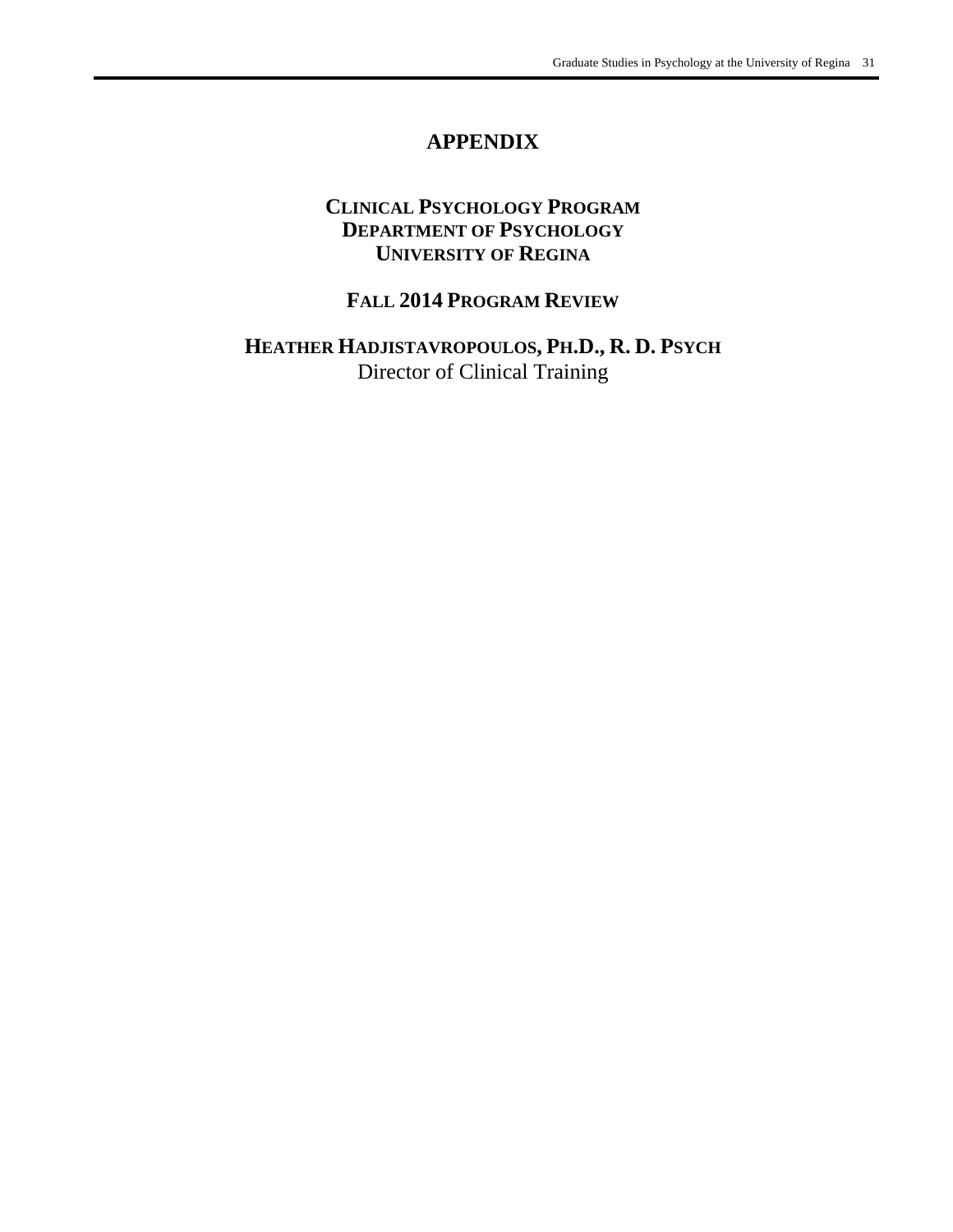#### **Overview of Review**

CPA encourages us to evaluate our program on a regular basis. The purpose of this report is to review the goals, objectives and outcomes of the Clinical Psychology Program. Please send comments and feedback to hadjista@uregina.ca.

#### **Research**

*Research Goals:* We strive to prepare students to have an understanding and respect for both basic and applied research. We subscribe to the views that the clinical scientist, who is competently trained in practice, makes the most significant contributions to clinical research; and the practitioner, who is familiar with the body of basic and applied research, and, who can critically evaluate research findings makes the soundest contributions to society and the profession.

*Research Objectives:* To meet the above goals, students: 1) take courses in research methods and statistics and gain experience in program evaluation; 2) take clinical courses that incorporate research literature; 3) complete an M.A. thesis and Ph.D. dissertation; and 4) participate in faculty research projects.

|                          | 2004- | $2005 -$ | 2006- | $2007 -$ | 2008- | 2009- | 2010- | $2011 -$ | 2012- | 2013- |
|--------------------------|-------|----------|-------|----------|-------|-------|-------|----------|-------|-------|
|                          | 2005  | 2006     | 2007  | 2008     | 2009  | 2010  | 2011  | 2012     | 2013  | 2014  |
| <b>Research Methods</b>  | 90%   | 92%      | 90%   | 90%      | 88%   | 91%   | 91%   | 91%      | 94%   | 90%   |
| course average           |       |          |       |          |       |       |       |          |       |       |
| Statistics course        | 83%   | 88%      | 90%   | 95%      | 85%   | 86%   | 91%   | 88%      | 90%   | 89%   |
| average                  |       |          |       |          |       |       |       |          |       |       |
| Students with at least   | 66.6% | 72%      | 89%   | 77%      | 92%   | 97%   | 95%   | 92%      | 100%  | 100%  |
| one conference           |       |          |       |          |       |       |       |          |       |       |
| presentation             |       |          |       |          |       |       |       |          |       |       |
| Students with at least   | 48.5% | 53%      | 56%   | 66%      | 64%   | 69%   | 71%   | 69%      | 82%   | 89%   |
| one refereed             |       |          |       |          |       |       |       |          |       |       |
| publication              |       |          |       |          |       |       |       |          |       |       |
| Students holding RA      | 50%   | 70%      | 71%   | 77%      | 76%   | 61%   | 67%   | 73%      | 59%   | 57%   |
| positions*               |       |          |       |          |       |       |       |          |       |       |
| Students with major      | 31%   | 56%      | 64%   | 65%      | 45%   | 55%   | 50%   | 63%      | 56%   | 64%   |
| external funding*, **    |       |          |       |          |       |       |       |          |       |       |
| Students with Faculty of | 45%   | 70%      | 61%   | 73%      | 45%   | 61%   | 70%   | 69%      | 74%   | 64%   |
| Graduate Studies &       |       |          |       |          |       |       |       |          |       |       |
| Research (FGSR) funding  |       |          |       |          |       |       |       |          |       |       |

*Outcomes:* The following are some indicators that represent how we are doing in this area:

excludes students who are on or have completed the predoctoral internship

\*\* includes both tri‐council funding and other major external funding

#### **Clinical Practice**

*Clinical Practice Goals:* Students will be trained to be competent in assessment, diagnosis, and intervention. In each area, students will gain competency in the development and maintenance of interpersonal relationships, including competency in working with diverse groups. It is recognized, however, that the field of clinical psychology is diverse and no single practitioner can master all areas. Students will be taught to recognize their skills and when appropriate refer to colleagues who have the requisite skills.

*Clinical Practice Objectives:* Students will meet the clinical goals by: 1) completing course work in psychopathology, assessment and interventions exposing students to more than one theoretical orientation and skills for working with both adults and children and diverse populations; 2) carrying out at least 2700 hours of clinical training under supervision; and 3) completing comprehensive exams that require an oral case presentation, a review paper on a clinical topic, and an ethics oral exam.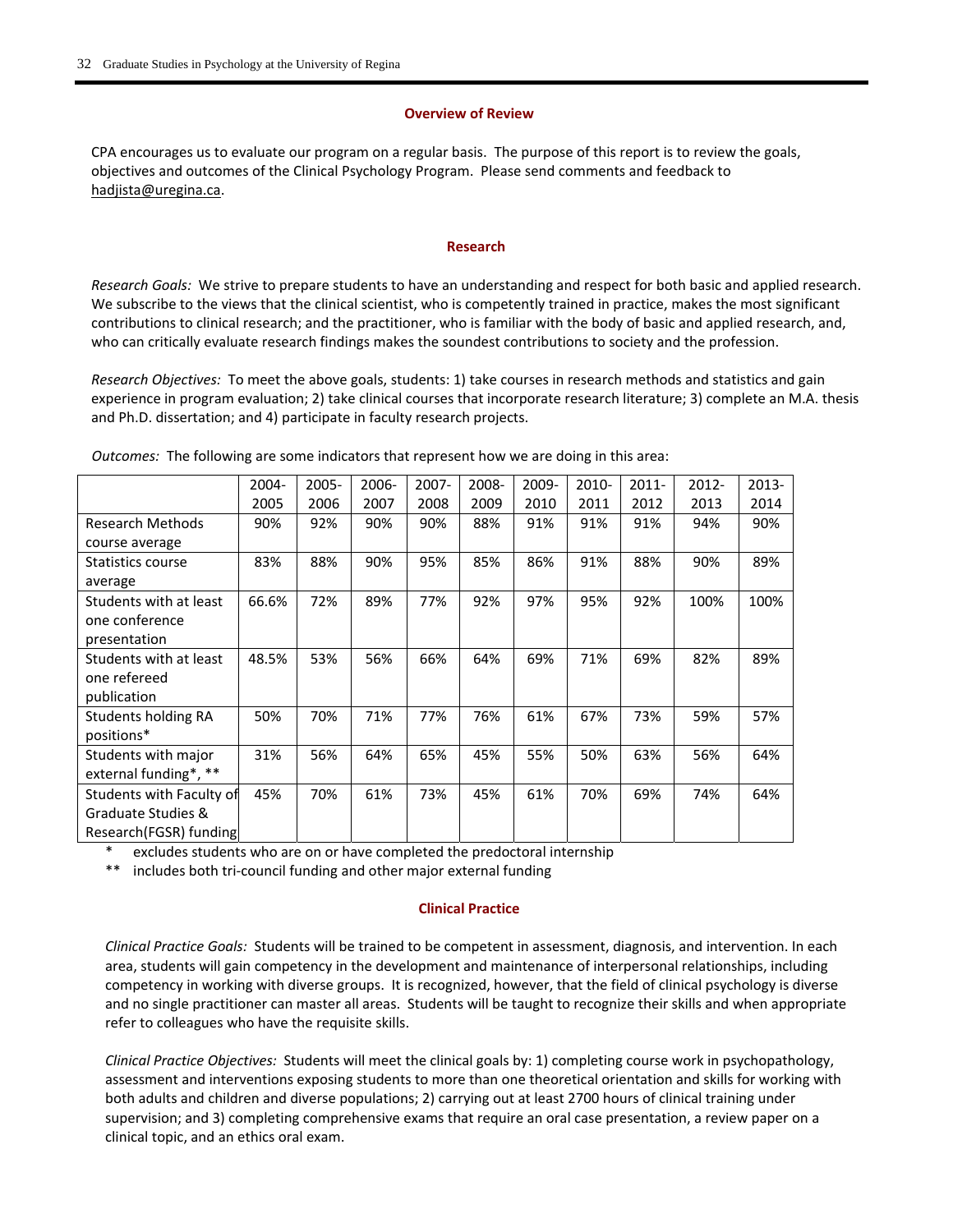|                         | $2004 -$ | 2005-     | 2006-  | $2007 -$  | 2008-     | 2009-     | 2010-      | $2011 -$  | $2012 -$                 | 2013-     |
|-------------------------|----------|-----------|--------|-----------|-----------|-----------|------------|-----------|--------------------------|-----------|
|                         | 2005     | 2006      | 2007   | 2008      | 2009      | 2010      | 2011       | 2012      | 2013                     | 2014      |
| Psychopathology         | 86.5%    | 88.2%     | 87%    | 86%       | 85%       | 89%       | 87%        | 87%       | 87%                      | 91%       |
| Assessment I            | 87.5%    | 87.5%     | 88%    | 78%       | 84%       | 88%       | 89%        | 87%       | 89%                      | 87%       |
| Assessment II           |          | 87.8%     | ٠      | 86%       |           | 88%       |            | 88%       | $\overline{\phantom{0}}$ | 90%       |
| Interventions I         | 84.5%    | 83.4%     | 85%    | 84%       | 84%       | 84%       | 85%        | 86%       | 87%                      | 85%       |
| Interventions II        | 91.0%    | ۰         | 86%    |           | 85%       |           | 87%        |           | 87%                      |           |
| Percentage              | 100%     | 100%      | 100%   | 100%      | 75% (86%  | 100%      | 100%       | 80%       | 100%                     | 100%      |
| <b>Students Matched</b> |          | (81%      | (77%   | (79%      | Canadian  | (75%      | (one non   | (73% of   | (84% of                  | (86% of   |
| (includes those)        |          | matched   | matche | matched   | students  | Canadian  | accredited | Canadian  | Canadianl                | Canadian  |
| matched through         |          | by AAPIC) | d by   | by AAPIC) | matched   | students  | match)     | Students  | students                 | students  |
| clearing house)         |          |           | AAPIC) |           | by AAPIC) | matched   | compared   | matched   | matched                  | matched   |
|                         |          |           |        |           |           | by AAPIC) | to 83%     | by APPIC) | by APPIC)                | by APPIC) |
|                         |          |           |        |           |           |           | match      |           |                          |           |

*Outcomes:* Some indicators of our success in this area are:

| <b>Predoctoral Residencies</b> |        |                                                                                                      |
|--------------------------------|--------|------------------------------------------------------------------------------------------------------|
| 2014-2015                      | $\Box$ | Vancouver Coastal Health                                                                             |
|                                | □      | Royal Ottawa Health Care Group                                                                       |
|                                | □      | University of Washington                                                                             |
|                                | □      | Saskatoon Health Region                                                                              |
|                                | □      | Centre for Addiction & Mental Health - Clarke Division - Toronto, ON                                 |
|                                | □      | Regina Qu'Appelle Health Region                                                                      |
| 2013-2014                      | □      | Vancouver Coastal Health                                                                             |
|                                | □      | Royal Ottawa Health Care Group                                                                       |
|                                | □      | Ottawa Hospital Health and Rehabilitation Psychology                                                 |
|                                | □      | Regina Qu'Appelle Health Region (2)                                                                  |
| 2012-2013                      | □      | Calgary Health Region                                                                                |
|                                | □      | Royal Ottawa Health Care Group                                                                       |
|                                | $\Box$ | Regina Qu'Appelle Health Region (primary rotation: Functional Rehab Program)                         |
|                                | □      | Regina Qu'Appelle Health Region (primary rotation: WRC Children's Program)                           |
| 2011-2012                      | □      | University of Manitoba, Department of Clinical Health Psychology, Winnipeg, MB                       |
|                                | □      | <b>UBC Counselling Services</b>                                                                      |
|                                | □      | BC Mental Health and Addiction Services, Clinical Child and Adolescent Track, BC Children's Hospital |
| 2010-2011                      | □      | Centre for Addiction & Mental Health - Clarke Division - Toronto, ON                                 |
|                                | □      | Millard Health Centre, Edmonton Alberta                                                              |
|                                | □      | Ongwanada: Kingston Internship Consortium                                                            |
|                                | $\Box$ | Queen Elizabeth II Health Sciences Center, Halifax, NS                                               |
|                                | □      | Regina Qu'Appelle Health Region (2)                                                                  |
|                                | □      | Saskatoon Health Region, Saskatoon, SK (2)                                                           |
| 2009-2010                      | $\Box$ | Calgary Health Region (2)                                                                            |
|                                | □      | University of Manitoba, Department of Clinical Health Psychology, Winnipeg, MB                       |
| 2008-2009                      | □      | Ottawa Hospital                                                                                      |
|                                | □      | Royal Ottawa Mental Health Centre                                                                    |
|                                | □      | Regina Qu'Appelle Health Region                                                                      |
| 2007-2008                      | □      | Edmonton Consortium Clinical Psychology Residency                                                    |
|                                | $\Box$ | Regina Qu'Appelle Health Region                                                                      |
| 2006-2007                      | □      | Queen Elizabeth II Health Sciences Center, Halifax, NS (2)                                           |
|                                | □      | Saskatoon Health Region                                                                              |
|                                | □      | University of Manitoba, Department of Clinical Health Psychology, Winnipeg, MB                       |
| 2005-2006                      | $\Box$ | University of Manitoba, Department of Clinical Health Psychology, Winnipeg, MB                       |
|                                | □      | Centre for Addiction & Mental Health - Clarke Division - Toronto, ON                                 |
|                                | □      | Queen Elizabeth II Health Sciences Center, Halifax, NS                                               |
|                                | $\Box$ | River Valley Health Internship, Fredericton, NB                                                      |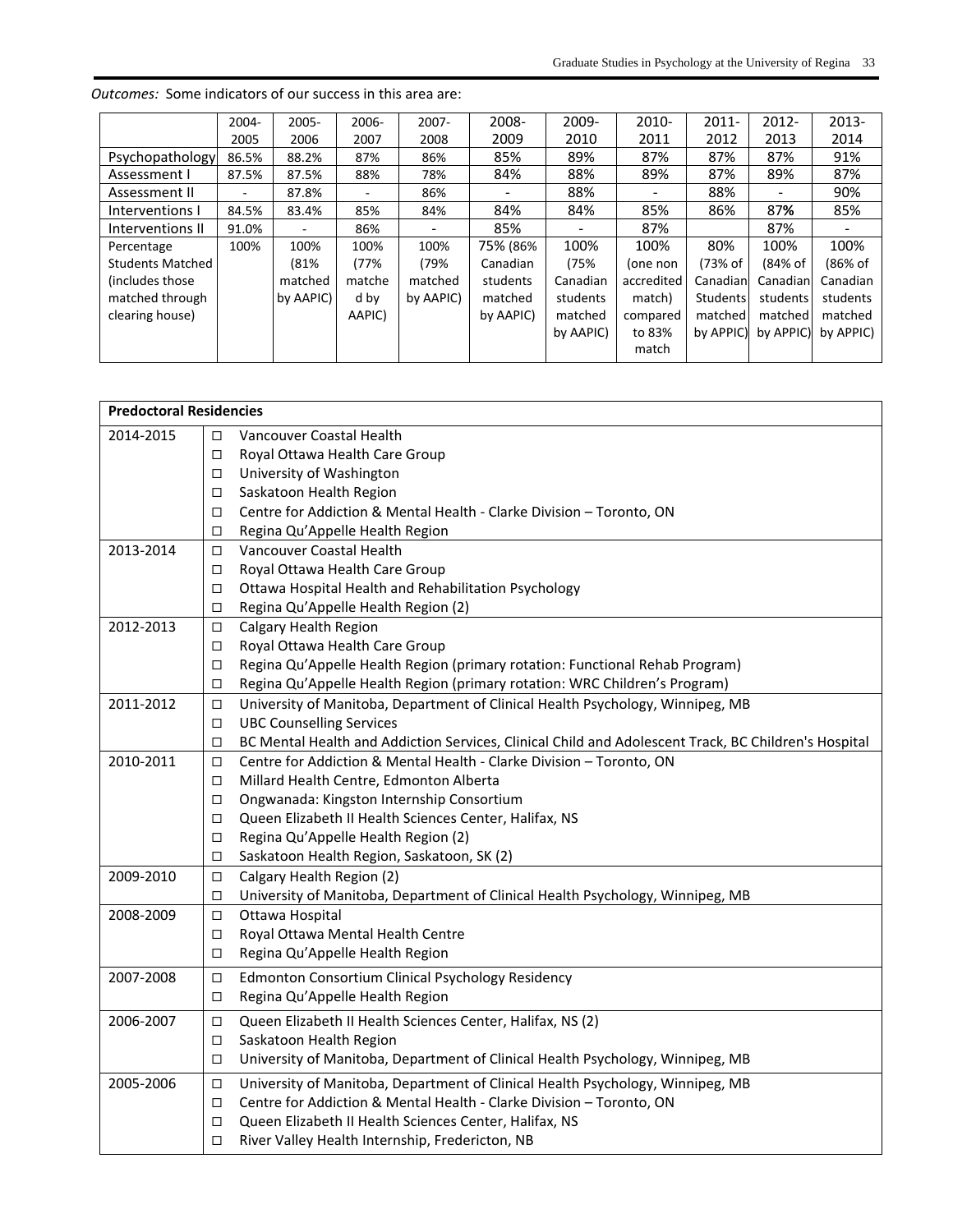| 2004-2005 | Central California Psychology Internship Consortium Association, Fresno, CA                          |
|-----------|------------------------------------------------------------------------------------------------------|
|           | Department of Corrections, Mental Health Services Division, Salinas Valley State Prison, Soledad, CA |
|           | Saskatoon Health Region, Saskatoon, SK                                                               |
|           | St. Joseph's Healthcare, Hamilton, ON                                                                |
|           | Annapolis Valley Health - Valley Regional Hospital, Kentville, NS                                    |

#### **Knowledge**

*Knowledge Goals:* Students will gain a working understanding of biological, social, cognitive and affective bases of behaviour as well as individual differences, statistics and research methods. A more thorough knowledge of personality, psychopathology, assessment, diagnostics, intervention, ethics and professional behaviour will be obtained.

*Knowledge Objectives:* To meet the knowledge goals students: 1) complete course work at the graduate level in all of the above areas, 2) gain knowledge through clinical experiences, and 3) complete comprehensive exams.

*Outcomes:* Indicators of success are reflected in course work completion noted above but also in marks for the following courses:

|                   | 2004- | 2005-                    | 2006- | 2007- | 2008- | 2009- | 2010- | $2011 -$ | 2012- | 2013- |
|-------------------|-------|--------------------------|-------|-------|-------|-------|-------|----------|-------|-------|
|                   | 2005  | 2006                     | 2007  | 2008  | 2009  | 2010  | 2011  | 2012     | 2013  | 2014  |
| 803               | 92.3% | 89.6%                    |       | 91%   |       | 91%   |       | 91%      |       | 91%   |
| (Psychometrics)   |       |                          |       |       |       |       |       |          |       |       |
| 845 or 847        |       | 86.8%                    |       | 88%   | 89%   | 85%   |       | 90%      | 82%   |       |
| (Neuropsychology) |       |                          |       |       |       |       |       |          |       |       |
| 881 (Information  | 80.0% | 88.5%                    | 87%   | 86%   | 86%   | 85%   | 86%   | 88%      |       | 90%   |
| Processing)       |       |                          |       |       |       |       |       |          |       |       |
| 820 (Social)      | 91.7% | $\overline{\phantom{a}}$ | 89%   |       | 86%   |       | 91%   |          | 88%   |       |

### **Ethics and Professional Conduct**

*Ethics and Professional Conduct Goals:* Students will be prepared to be ethical and professional in their research, clinical, and teaching activities, and sensitive to issues of racial and cultural diversity and individual differences.

*Ethics and Professional Conduct Objective:* To meet the ethical goals of our program, students: 1) take a course in professional ethics, 2) are exposed to diverse clients at clinical training sites (over 2700 hours of clinical training), 3) complete an oral ethics exam as part of the comprehensive examination process, and 4) apply for ethics approval for M.A. and Ph.D. research.

|                                                               | 2004- | 2005- | 2006- | 2007- | 2008- | 2009- | 2010- | $2011 -$ | 2012- | 2013- |
|---------------------------------------------------------------|-------|-------|-------|-------|-------|-------|-------|----------|-------|-------|
|                                                               | 2005  | 2006  | 2007  | 2008  | 2009  | 2010  | 2011  | 2012     | 2013  | 2014  |
| 806 Ethics                                                    | 95%   | 85%   | 85%   | 86%   | 88%   | 85%   | 89%   | 86%      | 85%   | 86%   |
| Average                                                       |       |       |       |       |       |       |       |          |       |       |
| Supervised<br>clinical hours<br>when applied<br>to internship | 1439  | 1547  | 1604  | 1456  | 1334  | 1389  | 1739  | 1595     | 1709  | 2345  |
| <b>Direct Hours</b>                                           |       |       |       |       |       | 411   | 527   | 648      | 538   | 725   |
| Supervision<br><b>Hours</b>                                   |       |       |       |       |       | 217   | 250   | 204      | 243   | 284   |

**Outcomes:** This is measured through the following: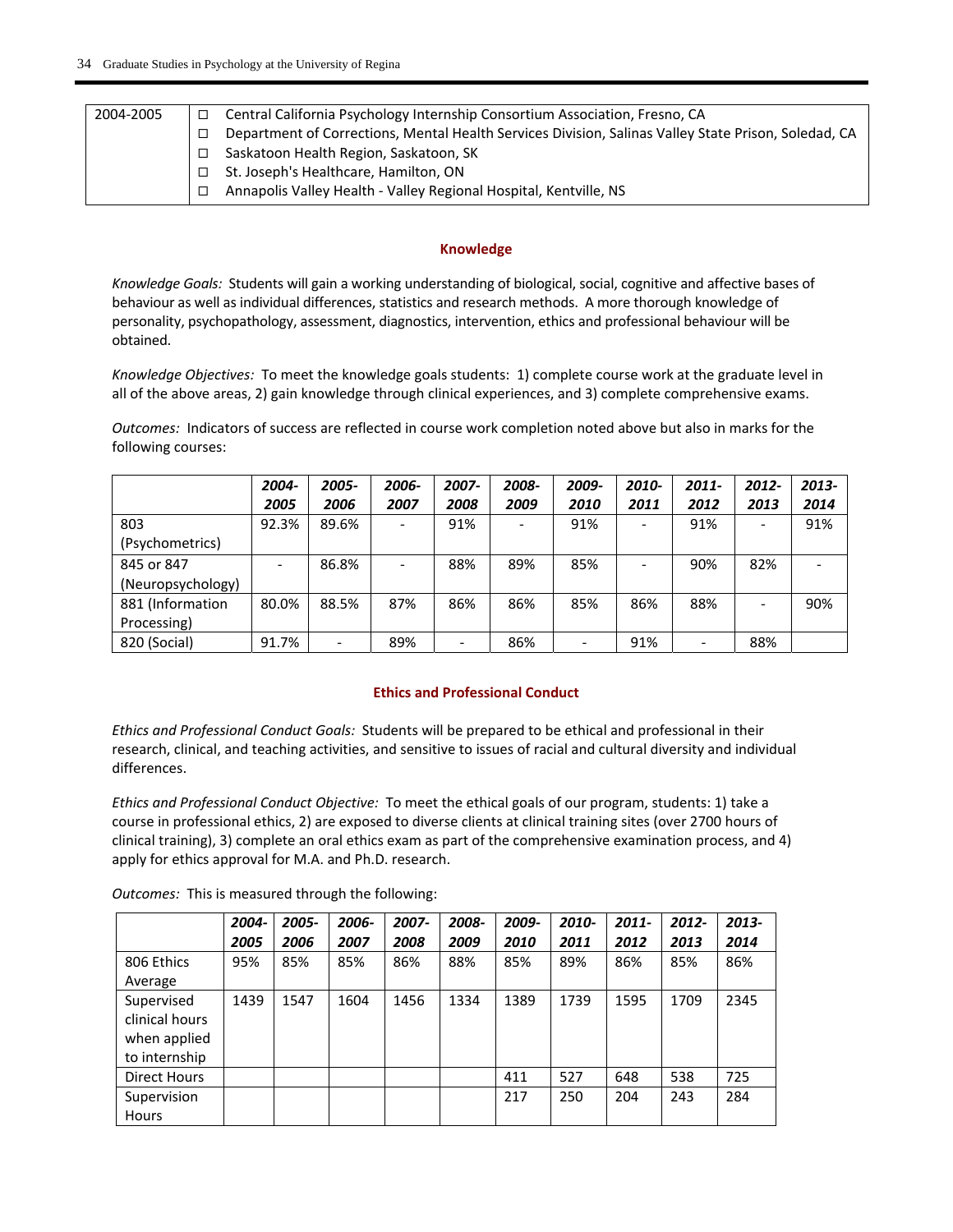#### **Leadership**

Leadership Goals: Students will gain experiences that prepare them to take leadership roles and contribute to psychology as a profession.

Leadership Objectives: Students complete a seminar in professional issues at the PhD level and are encouraged to: 1) present and publish their work, 2) attend professional seminars and conferences when possible; 3) gain experience in supervision of junior students; 4) obtain experience as teaching assistants or sessional instructors; 5) be active in the department and the PGSA and the community, and 6) be members of the Canadian Psychological Association or other professional organizations.

*Outcomes:* Indicators of outcome in this area are seen through examination of students enrolled each year:

|                     | 2004-     | $2005 -$ | 2006- | 2007- | 2008- | 2009- | 2010- | $2011 -$ | $2012 -$ | $2013 -$ |
|---------------------|-----------|----------|-------|-------|-------|-------|-------|----------|----------|----------|
|                     | 2005      | 2006     | 2007  | 2008  | 2009  | 2010  | 2011  | 2012     | 2013     | 2014     |
| Conference          | 72%       | 89%      | 77%   | 83%   | 92%   | 97%   | 95%   | 92%      | 100%     | 100%     |
| Presentations       |           |          |       |       |       |       |       |          |          |          |
| <b>Publications</b> | 53%       | 56%      | 66%   | 56%   | 64%   | 69%   | 71%   | 69%      | 82%      | 89%      |
| TA/Sessional        | 69%       | 57%      | 58%   | 43%   | 34%   | 51%   |       | 50%      | 56%      | 75%      |
| Positions           |           |          |       |       |       |       |       |          |          |          |
| Professional Org    | 94%       | 100%     | 100%  | 86%   | 94%   | 100%  | 97%   | 92%      | 97%      | 100%     |
| Membership          |           |          |       |       |       |       |       |          |          |          |
| Additional          | <b>NA</b> | 75%      | 94%   | 81%   | 56%   | 76%   | 97%   | 90%      | 79%      | 93%      |
| Workshops           |           |          |       |       |       |       |       |          |          |          |

#### **Graduates**

| Year      | <b>Name</b>                      | <b>Position After Graduation</b>                                  |
|-----------|----------------------------------|-------------------------------------------------------------------|
| 2003-2004 | Diane LaChapelle, R. Psych       | Assistant Professor, UNB, Fredericton                             |
| 2004-2005 | Heather Switzer, R. D. Psych     | Child Psychologist, Children's Program, Wascana Rehab Center,     |
|           |                                  | Regina                                                            |
|           | Jennifer Boisvert, R. Psych      | Research Consultant, Population Research Laboratory, University   |
|           |                                  | of Alberta                                                        |
| 2005-2006 | Jody Carrington, R. Psych        | Psychologist, Inpatient and Day Unit of the Alberta Children's    |
|           |                                  | Hospital, Calgary.                                                |
|           | Kristy Kowalyk, R. D. Psych      | Psychologist, Functional Rehab Program, Regina, SK                |
|           | Marc Woods, R. D. Psych          | Psychologist, Chronic Pain Center, Saskatoon, SK                  |
| 2006-2007 | Sheryl Green, C. Psych           | Assistant Professor, Department of Psychiatry and                 |
|           |                                  | Behavioural Neurosciences, McMaster University                    |
|           |                                  | Acute Mental Health & Consultation Liaison                        |
|           |                                  | St. Joseph's Healthcare, Hamilton                                 |
|           | Shannon Fuchs-Lacelle (in        | Child Psychologist, Children's Program, Wascana Rehab Center,     |
|           | process of registering in SK)    | Regina, SK                                                        |
| 2007-2008 | Lucille Rossiter (in process of  | Psychologist, River Valley Hospital, Fredericton, NB              |
|           | registering in NB)               |                                                                   |
|           | Katherine Owens, R. D. Psych     | Psychologist, Mental Health, Regina, SK, Adjunct Professor &      |
|           |                                  | Professional Associate, U of R, (Currently Senior Psychologist)   |
|           | Jaime Williams                   | Assistant Professor, Department of Psychology, University of      |
|           |                                  | Saskatchewan                                                      |
|           | Regan Hart-Mitchell, R. D. Psych | Psychologist, Mental Health, Regina, SK                           |
| 2008-2009 | Pam Clarke. R. D. Psych          | Psychologist, Mental Health, Regina, SK                           |
|           | Veronica Hutchings, R. Psych     | Psychologist, Queen Elizabeth II Health Sciences Center, Halifax, |
|           |                                  | <b>NS</b>                                                         |
|           | Allisson Quine, R. D. Psych      | Psychologist, Child & Youth Services, Regina, SK                  |
|           | Kim Buchanan, R. Psych           | Psychologist, Glenrose Rehabilitation Hospital, Edmonton, AB      |
|           |                                  | (60%)                                                             |
|           |                                  | Instructor, Grant MacEwan University (40%)                        |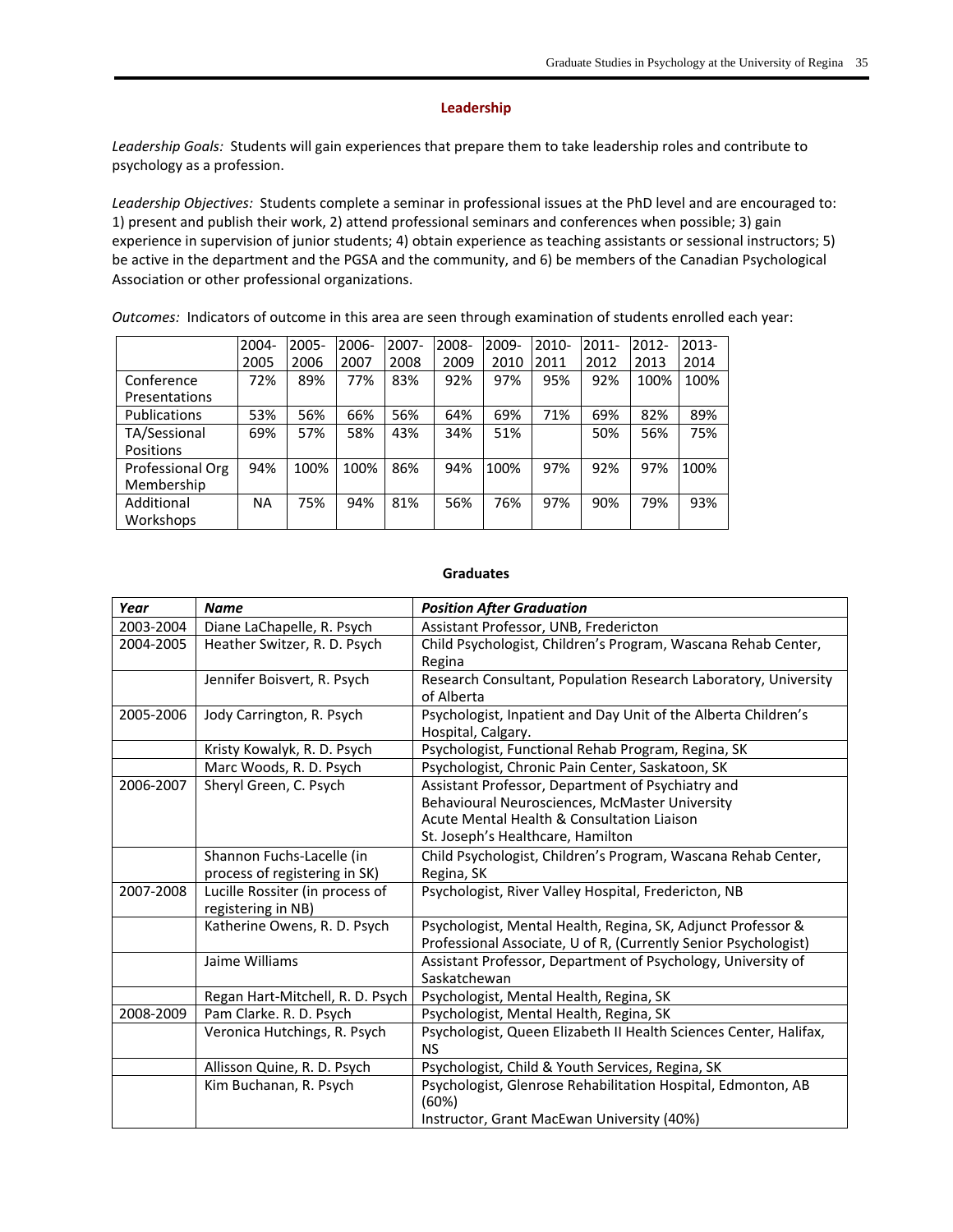| 2009-2010 | Liz Brass, R. D. Psych                     | Psychologist, Child and Youth Services, Regina, SK                                                                                                                  |
|-----------|--------------------------------------------|---------------------------------------------------------------------------------------------------------------------------------------------------------------------|
|           | Nicholas Carleton, R. D. Psych             | Assistant Professor, Department of Psychology, University of                                                                                                        |
|           |                                            | Regina                                                                                                                                                              |
|           | Jennifer Stapleton, R. D. Psych            | Psychologist, Acute Care, Waterford Hospital, St. John's, NL                                                                                                        |
| 2010-2011 | Michelle Bourgault-Fagnou, R. D<br>Psych   | Psychologist, Functional Rehab Program, Regina, SK                                                                                                                  |
|           | Amanda Lints-Martindale,<br>R. Psych       | Assistant Professor, Department of Clinical Health Psychology,<br>University of Manitoba, and Staff Psychologist, Community<br>Mental Health Program, Steinbach, MB |
|           | Megan Tuttle, R. Psych                     | Psychologist, Child and Youth, Regina, SK                                                                                                                           |
| 2011-2012 | Kelsey Collimore, C. Psych                 | Postdoctoral Fellow, CANH, now Psychologist, Royal Ottawa<br>Mental Health Centre, Ottawa, ON                                                                       |
|           | Jennifer Amy Claude Janzen, R.<br>D. Psych | Psychologist, Adult Mental Health, Regina, SK                                                                                                                       |
|           | Candice Bovell                             | In process of registering, applying for position in ON                                                                                                              |
|           | Paulette Hunter                            | Assistant Professor, St. Thomas More College, Saskatoon, SK                                                                                                         |
|           | Kim McKay-McNabb                           | Assistant Professor, First Nations University                                                                                                                       |
| 2012-2013 | Atif Shujah                                | Psychologist, Oshawa Psychological and Counselling Services                                                                                                         |
|           | <b>Dufton Lewis</b>                        | Ranch Ehrlo's Clinical Assessment and Resource Services                                                                                                             |
|           | Melissa Kehler                             | Mental Health Practitioner, Edmonton North Primary Care<br>Network                                                                                                  |
|           | Phil Sevigny                               | Psychologist, Child & Youth Services, Regina Qu'Appelle Health<br>Region; Luther College, Term appointment                                                          |
|           | Theresa Dever-Fitzgerald                   | Psychologist, St. John Psychology Centre                                                                                                                            |
|           | Meghan Woods                               | Post-doctoral position, University of Regina; Psychologist, Regina<br><b>Mental Health</b>                                                                          |
|           | Daniel Peluso                              | Psychologist, Ottawa Institute for CBT                                                                                                                              |
| 2013-2014 | Natalie Berard                             | Wascana Rehabiliation Centre, Children's Program                                                                                                                    |
|           | Shannon Jones                              | Southport Psychology, Calgary Alberta                                                                                                                               |
|           | <b>Murray Abrams</b>                       | Wascana Rehabilitation Centre, Functional Rehabilitation                                                                                                            |
|           |                                            | Program                                                                                                                                                             |
|           | Sarah Chan                                 | Recent graduate, applying for positions                                                                                                                             |
|           | Nicky Pugh                                 | Brief Intervention Unit, Vancouver Coastal Health - starts                                                                                                          |
|           |                                            | September 2014                                                                                                                                                      |

## *Graduate Survey*

The past ten graduates of our PhD program completed a survey about our program. Below is a summary of feedback from this survey.

|                                                                                         | 2007-2008                                 | 2008-2009                                | 2009-2010                                 | 2010-2011                                | 2011-2012                                | 2012-2013                              | 2013-2014                                 |
|-----------------------------------------------------------------------------------------|-------------------------------------------|------------------------------------------|-------------------------------------------|------------------------------------------|------------------------------------------|----------------------------------------|-------------------------------------------|
| To what extent<br>did the program<br>achieve its goal<br>to train you as a<br>scientist | Completely<br>$-40%$<br>Mostly $-$<br>60% | Completely<br>- 30%<br>$Mostly -$<br>70% | Completely<br>$-40%$<br>$Mostlv -$<br>60% | Completely<br>- 40%<br>$Mostlv -$<br>60% | Completely<br>- 60%<br>$Mostlv -$<br>40% | Completely<br>$-70%$<br>Mostly $-30\%$ | Completely<br>$-50%$<br>$Mostly -$<br>50% |
| practitioner?                                                                           |                                           |                                          |                                           |                                          |                                          |                                        |                                           |
| How would you<br>rate the overall<br>quality of the<br>training you<br>received?        | Excellent $-$<br>50%<br>Good $-50%$       | Excellent $-$<br>60%<br>Good $-40%$      | Excellent $-$<br>60%<br>Good $-40%$       | $Excellent -$<br>50%<br>Good $-50%$      | $Excellent -$<br>40%<br>Good $-60\%$     | $Excellent -$<br>40%<br>$Good - 60%$   | Excellent $-$<br>60%<br>Good $-40\%$      |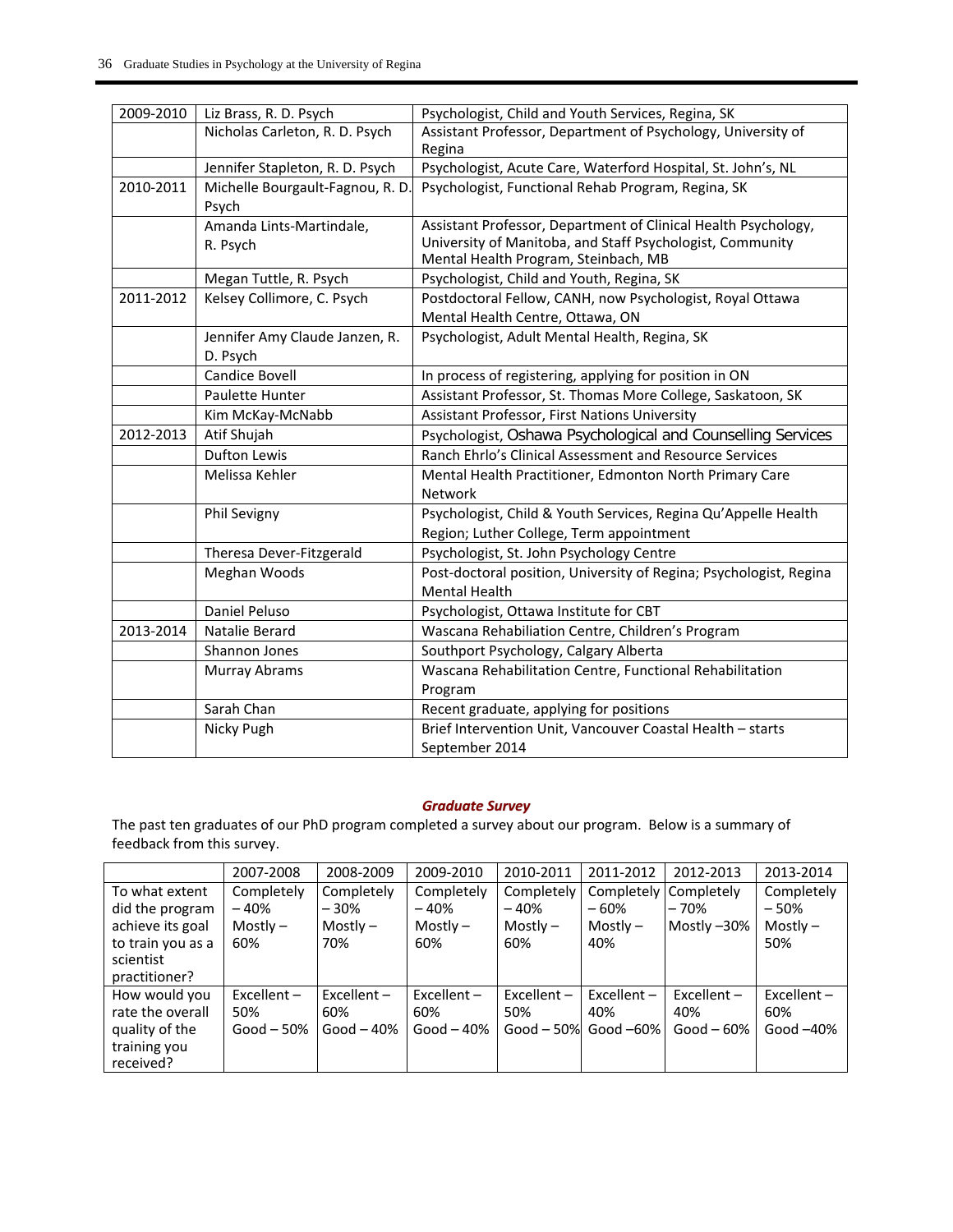| How prepared      |              |              |               |              |                             |              |              |
|-------------------|--------------|--------------|---------------|--------------|-----------------------------|--------------|--------------|
| did you feel for: |              |              |               |              |                             |              |              |
| Conducting        | Great-40%    | Great-60%    | Great-70%     |              | Great $-60\%$ Great $-60\%$ | Great $-60%$ | Great-40%    |
| clinical          | Good $-50%$  | Good-40%     | Good-30%      | Good $-40%$  | Good $-40%$                 | Good $-40%$  | Good-50%     |
| assessments       |              |              |               |              |                             |              | Fair-10%     |
| Conducting        | Great-60%    | Great-60%    | Great-60%     | Great $-60%$ | Great-40%                   | Great-40%    | Great-40%    |
| clinical          | Good $-40%$  | Good $-40%$  | Good $-40%$   | Good $-40%$  | Good $-60%$                 | Good-60%     | Good-50%     |
| interventions     |              |              |               |              |                             |              | Fair-10%     |
| Consulting with   | Great-30%    | Great-30%    | Great-50%     | Great-50%    | Great-50%                   | Great-50%    | Great-50%    |
| other             | Good $-40%$  | Good -40%    | Good-50%      | Good $-50%$  | Good $-40%$                 | Good-40%     | Good-40%     |
| professionals     | $Fair - 30%$ | $Fair - 30%$ |               |              | $Fair - 10%$                | $Fair - 10%$ | $Fair - 10%$ |
| Conducting        | Great-90%    | Great-90%    | Great-80%     | Great-70%    | Great-40%                   | Great-40%    | Great-60%    |
| research          | Good $-10%$  | $Good-10%$   | Good-10%      | $Good - 20%$ | Good $-50%$                 | Good-50%     | Good-40%     |
|                   |              |              | $Fair - 10%$  | $Fair - 10%$ | $Fair - 10%$                | $Fair - 10%$ |              |
| Consuming         | Great-90%    | Great-90%    | Great $-100%$ | Great-90%    | Great-90%                   | Great-80%    | Great-70%    |
| research          | $Good-10%$   | $Good-10%$   |               | $Good-10%$   | $Good-10%$                  | Good $-20%$  | Good-30%     |
| Teaching          | Great-40%    | Great-30%    | Great-30%     | Great-30%    | Great-40%                   | Great-40%    | Good-40%     |
|                   | Good $-40%$  | $Good - 30%$ | Good $-20%$   | $Good - 20%$ | Good-20%                    | Good $-20%$  | Fair $-60%$  |
|                   | $Fair - 20%$ | Fair $-40%$  | Fair $-40%$   | Fair - 50%   | $Fair - 30%$                | Fair $-40%$  |              |
|                   |              |              | Poor-10%      | Poor-10%     | Poor-10%                    |              |              |
| Supervising       | Great-20%    | Great-10%    | Great $-10%$  | Great $-10%$ | Great-20%                   | Great-20%    | Great $-10%$ |
| clinical work     | Good-30%     | Good $-30%$  | Good $-30%$   | Good-40%     | Good-40%                    | Good -50%    | Good-70%     |
|                   | $Fair - 40%$ | $Fair - 50%$ | Fair $-30%$   | $Fair - 20%$ | $Fair - 20%$                | $Fair - 20%$ | $Fair - 20%$ |
|                   | Poor $-10%$  | Poor $-10%$  | Poor $-30%$   | Poor $-30%$  | Poor $-20%$                 | Poor $-10%$  |              |
| Dealing with      | Great-40%    | Great-30%    | Great-40%     | Great-40%    | Great-40%                   | Great-40%    | Great-20%    |
| ethical issues    | Good-50%     | Good $-60\%$ | Good -60%     | Good $-60%$  | $Good - 60%$                | Good-60%     | Good-80%     |
|                   | $Fair - 10%$ | $Fair - 10%$ |               |              |                             |              |              |
| Working with      | Great-40%    | Great-40%    | Great-60%     | Great-60%    | Great-50%                   | Great-40%    | Great-30%    |
| diverse clients   | Good -40%    | Good -40%    | Good -40%     | Good-40%     | Good $-50\%$                | Good -60%    | Good-60%     |
|                   | Fair - 20%   | $Fair - 20%$ |               |              |                             |              | Fair 10%     |
| In an overall     | very         | very         | very          | very         | very                        | very         | very         |
| sense, how        | satisfied -  | satisfied -  | satisfied-    | satisfied -  | satisfied -                 | satisfied-   | satisfied -  |
| satisfied are     | 40%          | 40%          | 40%           | 30%          | 30%                         | 30%          | 50%          |
| you with the      | mostly       | mostly       | mostly        | mostly       | mostly                      | Mostly       | Mostly       |
| training you      | satisfied-   | satisfied-   | satisfied -   | satisfied -  | satisfied -                 | Satisfied-   | Satisfied-   |
| received?         | 60%          | 60%          | 60%           | 70%          | 70%                         | 70%          | 50%          |
| If a friend of    | Yes,         | Yes,         | Yes,          | Yes,         | Yes,                        | Yes,         | Yes,         |
| yours was         | definitely-  | definitely-  | definitely-   | definitely-  | definitely-                 | definitely-  | definitely-  |
| interested in     | 70%          | 60%          | 80%           | 70%          | 80%                         | 80%          | 70%          |
| attending         | Yes, I think | Yes, I think | Yes, I think  | Yes, I think | Yes, I think                | Yes, I think | Yes, I think |
| graduate school,  | $so - 30%$   | $so - 40%$   | $so - 20%$    | $so - 30%$   | $so - 20%$                  | $so - 20%$   | $so - 30%$   |
| would you         |              |              |               |              |                             |              |              |
| recommend our     |              |              |               |              |                             |              |              |
| program?          |              |              |               |              |                             |              |              |

#### **Notable Strengths – reported by students 2010‐2014** STRENGTHS:

- Research
	- o Research education & training (5)
	- o Productive research lab (1)
- Faculty and Supervisors
	- o Supportive supervisor/faculty (3)
	- o Supportive clinical supervisors (1)
	- o Supportive DCT invested in program and student success (2)
	- o Expertise and experience of the faculty (2)
	- o Personable program given small nature of program (3)
	- o Collaborative program incorporate input from students ; students shaped program (2)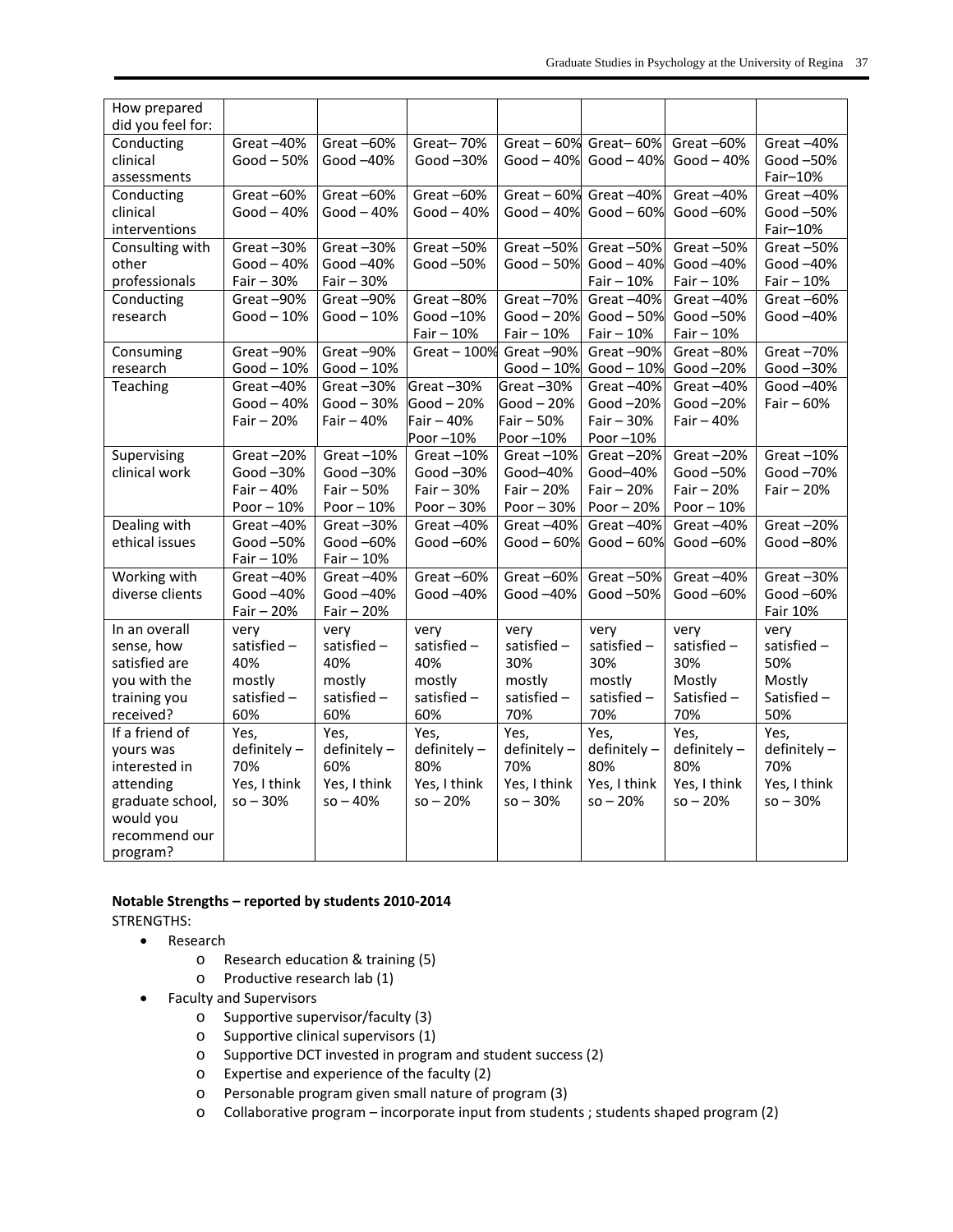- Clinical Training
	- o Diversity of clinical training experiences (adult, child, neuropsychological, clinic based, hospital based) (4)
	- o Felt prepared for internship & career (1)
	- o Felt competitive with other students from other programs (1)
- Courses/Workshops
	- o Quality of courses (2)
	- o Exposed to supervision/consultation/interprofessional collaboration (1)
	- o Lots of additional training experiences available (e.g., symposium) (1)
- General Program
	- o Good balance of research & clinical training (3)
	- o Accreditation (1)

### SUGGESTIONS FOR IMPROVEMENT

Courses

- Include actual clients in the intervention II class (2)
- Increase the difficulty of the neuropsychology course (e.g., measures, clinical presentations) (1)
- More information on consultative psychology throughout training (1)
- More emphasis on some other therapy approaches in the intervention ii class (e.g., DBT, motivational interviewing, schema therapy). (1)
- There is a very limited focus on children and families and a solid foundation for family therapy would be beneficial (1)
- Separate adult and child classes (1)
- More additional workshops (1)
- Examine case studies (1)
- Greater emphasis and provision of information about employment as psychologists; (1)
- Limited focus on marginalized populations first nations; people with disabilities (1)
- Providing students with the criteria used to decide course grades would help to give students a better sense of their strengths and weaknesses. Students would ultimately (maybe not immediately) benefit from a culture in which everyone hears about strengths and weaknesses (in practica and coursework and informally) from an early stage but, to build confidence, this is best done in a collegial atmosphere with an emphasis on positive changes observed.(1)

### Clinical Training

- Ensure students get experience with diversity with real clients (1)
- More practica and clients during placement (1)
- Exposure to more complex and challenging cases in the later stages of the training would have aided in the transition to my current areas of practice (1)
- Providing more opportunities to carry long-term clients throughout training would have also been helpful. (1)
- adapting the training program to changing landscape of healthcare and the role of psychology in healthcare settings (1)
- Difficult to get enough client contact hours for APPIC (1)

#### Research

- Implement strict deadlines for thesis (1)
- Closer tracking of progress on thesis/dissertation and more encouragement on supervisors to maintain schedule (students have limited influence). (1)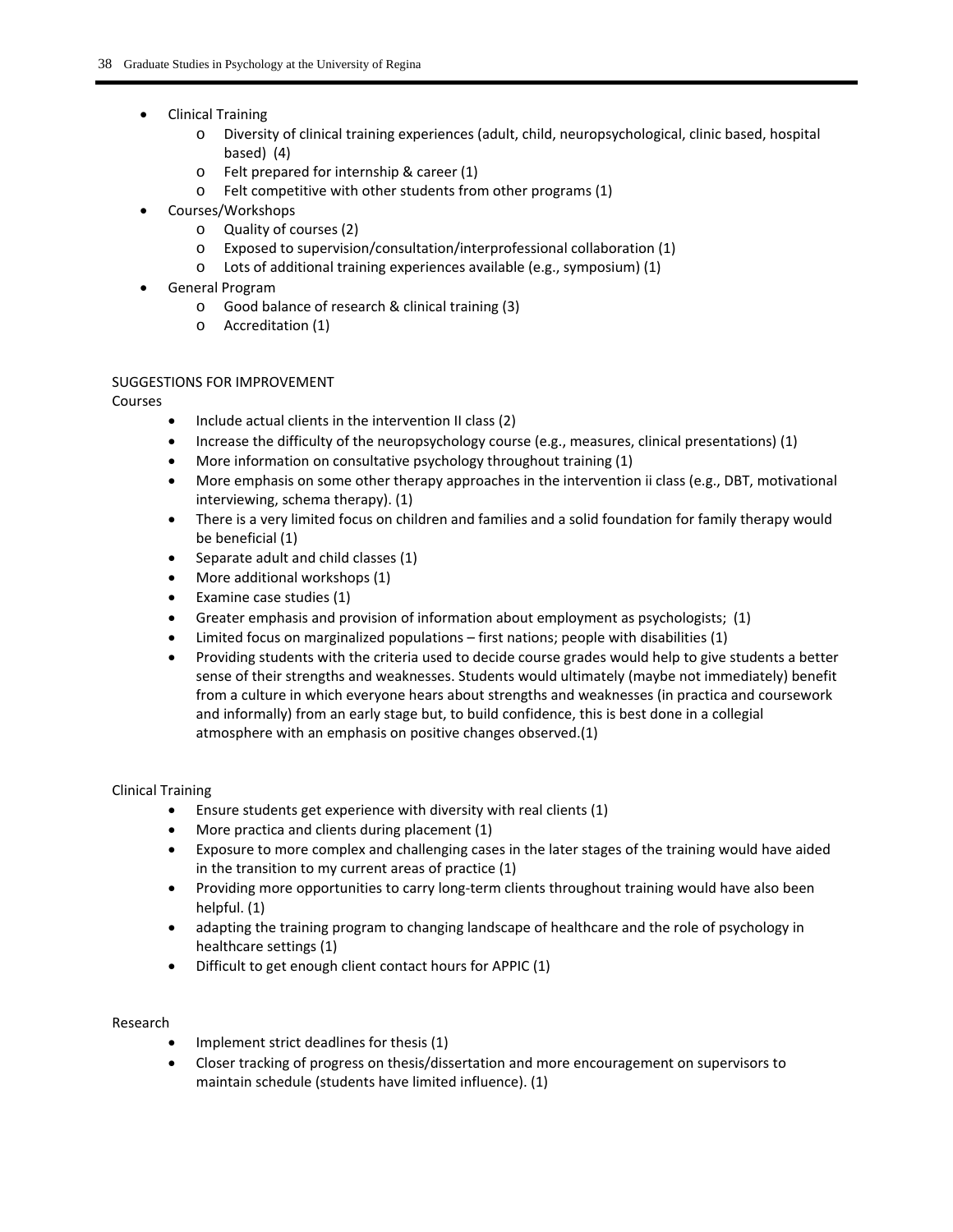### Administrative

More independence from FGSR. Their annual progress reports were repetitive from those completed for our department and I never felt they understood the unique nature of our program to other Ph.D. programs. (1)

 Other programs reduce fees once student has completed their comprehensive exams, this would be a nice way to reduce the cost of the program. (1)

#### **Financial Support**

|  | M.A. Funding |
|--|--------------|
|--|--------------|

|                             | 2004-          | 2005-          | 2006-          | 2007-          | 2008-          | 2009-        | 2010-          | $2011 -$       | 2012-          | 2013-          |
|-----------------------------|----------------|----------------|----------------|----------------|----------------|--------------|----------------|----------------|----------------|----------------|
|                             | 2005           | 2006           | 2007           | 2008           | 2009           | 2010         | 2011           | 2012           | 2013           | 2014           |
|                             | $(n=13)$       | $(n=12)^*$     | $(n=9)*$       | $(n=11)^*$     | $(n=14)^*$     | $(n=13)^*$   | $(n=13)$       | $(n=12)$       | $(n=11)$       | $(n=10)$       |
| Average level<br>of income: | \$18,438       | \$19,946       | \$28,187       | \$17,019       | \$18,640       | \$22,432     | \$25,105       | \$27,187       | \$24,082       | \$24,531       |
| # of students               | $\overline{4}$ | $\overline{2}$ | $\overline{0}$ | $\overline{2}$ | $\mathbf{1}$   | $\pmb{0}$    | $\mathbf{1}$   | $\mathbf{1}$   | $\overline{2}$ | $\pmb{0}$      |
| reporting                   |                |                |                |                |                |              | (lowest        | (student did   | (lowest        |                |
| income below                |                |                |                |                |                |              | \$8300)        | not apply for  | \$6512)        |                |
| \$10,000                    |                |                |                |                |                |              |                | any support)   |                |                |
| # of students               | 5              | 5              | $\overline{2}$ | 6              | 8              | 6            | $\overline{2}$ | 0              | $\overline{2}$ | $\overline{3}$ |
| reporting                   |                |                |                |                |                | (lowest      |                |                |                |                |
| income                      |                |                |                |                |                | income       |                |                |                |                |
| between                     |                |                |                |                |                | $$14,600$ )  |                |                |                |                |
| \$10,000-                   |                |                |                |                |                |              |                |                |                |                |
| 19,999                      |                |                |                |                |                |              |                |                |                |                |
| # of students               | $\mathbf{1}$   | $\overline{3}$ | $\overline{3}$ | 3              | $\overline{4}$ | 6            | $\overline{7}$ | 8              | $\overline{4}$ | $\overline{4}$ |
| reporting                   |                |                |                |                |                |              |                |                |                |                |
| income                      |                |                |                |                |                |              |                |                |                |                |
| between                     |                |                |                |                |                |              |                |                |                |                |
| \$20,000-                   |                |                |                |                |                |              |                |                |                |                |
| \$29,999                    |                |                |                |                |                |              |                |                |                |                |
| # of students               | $\overline{3}$ | $\overline{2}$ | $\overline{4}$ | $\mathbf 0$    | $\mathbf{1}$   | $\mathbf{1}$ | $\overline{3}$ | $\overline{3}$ | $\overline{3}$ | $\overline{3}$ |
| reporting                   |                |                |                |                |                |              |                |                |                |                |
| income above                |                |                |                |                |                |              |                |                |                |                |
| \$30,000<br>% with          | 31%            | 58.3%          | 78%            | 45%            | 29%            | 54%          | 62%            | 50%            | 27%            | 50%            |
| external                    |                |                |                |                |                |              |                |                |                |                |
| funding                     |                |                |                |                |                |              |                |                |                |                |
| $\overline{\%}$ with FGSR   | 77%            | 58.3%          | 100%           | 73%            | 50%            | 92%          | 100%           | 83%            | 91%            | 100%           |
| funding                     |                |                |                |                |                |              |                |                |                |                |
| % who                       | 38%            | 50%            | 11%            | 27%            | 29%            | 54%          | 92%            | 67%            | 73%            | 100%           |
| obtained TA                 |                |                |                |                |                |              |                |                |                |                |
| funding                     |                |                |                |                |                |              |                |                |                |                |
| % who                       | 77%            | 83.3%          | 78%            | 64%            | 86%            | 83%          | 77%            | 92%            | 73%            | 70%            |
| obtained RA                 |                |                |                |                |                |              |                |                |                |                |
| funding                     |                |                |                |                |                |              |                |                |                |                |
| % who held                  | 38%            | 16.6%          | $\pmb{0}$      | $\pmb{0}$      | 1%             | $\pmb{0}$    | 8%             | 17%            | 27%            | $\mathbf 0$    |
| outside                     |                |                |                |                |                |              |                |                |                |                |
| employment                  |                |                |                |                |                |              |                |                |                |                |
| % who                       | 38%            | 33.3%          | 33%            | 27%            | $\mathbf 0$    | $\mathbf 0$  | $\mathbf 0$    | $\mathbf 0$    | $\mathbf 0$    | $\mathbf 0$    |
| obtained a                  |                |                |                |                |                |              |                |                |                |                |
| Sask Health                 |                |                |                |                |                |              |                |                |                |                |
| Bursary                     |                |                |                |                |                |              |                |                |                |                |

*\* excludes 2 students because data unavailable because student on leave or ABD*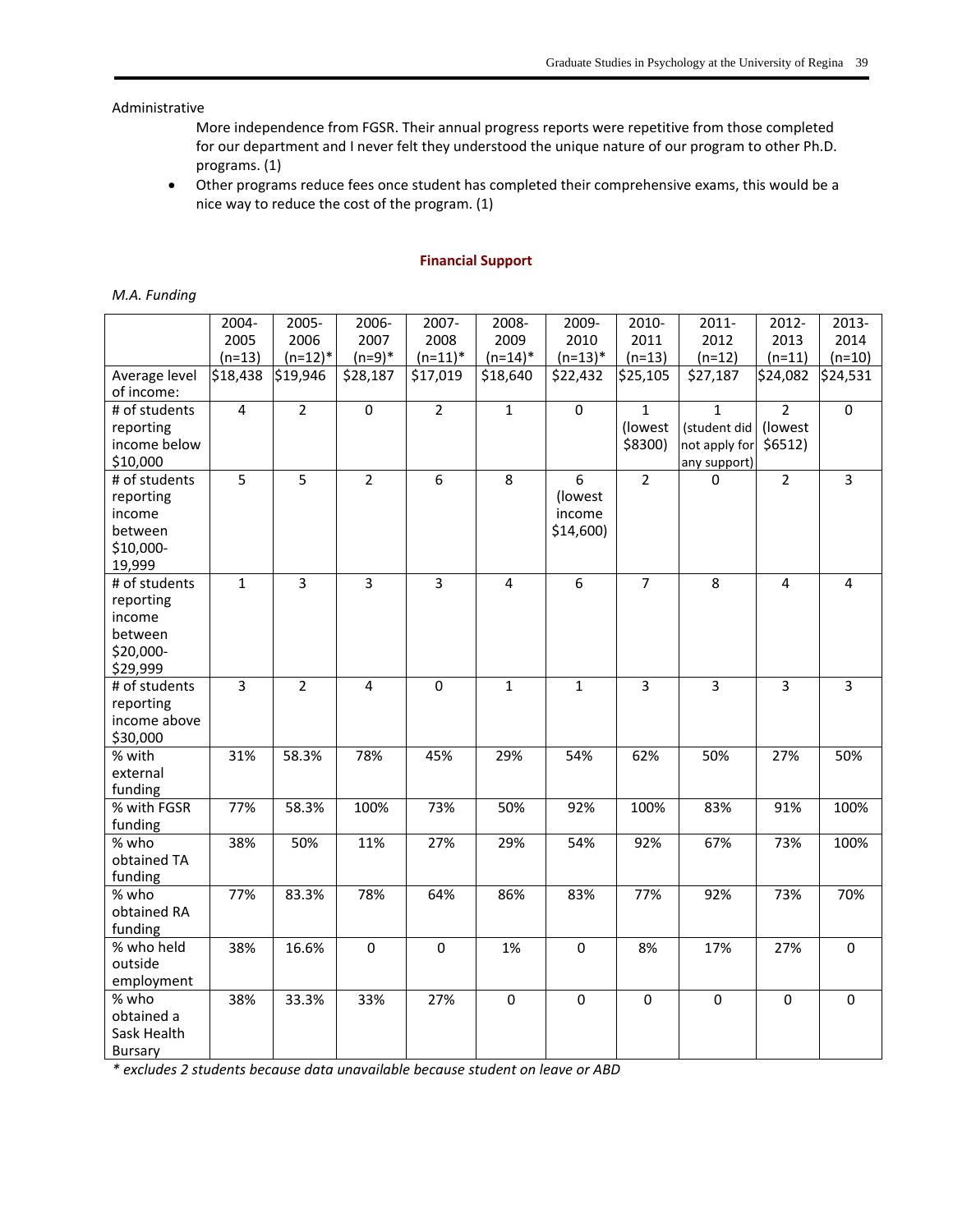## *Ph.D. Funding*

|                                                                          | 2004-          | 2005-          | 2006-          | 2007-                   | 2008-          | 2009-                     | 2010-                                    | 2011-                                | 2012-                                 | 2013-          |
|--------------------------------------------------------------------------|----------------|----------------|----------------|-------------------------|----------------|---------------------------|------------------------------------------|--------------------------------------|---------------------------------------|----------------|
|                                                                          | 2005           | 2006           | 2007           | 2008                    | 2009           | 2010                      | 2011                                     | 2012                                 | 2013                                  | 2014           |
|                                                                          | $(n=19)$       | $(n=13)^*$     | $(n=15)^*$     | $(n=17)^*$              | $(n=14)^*$     | $(n=18)^*$                | $(n=15)^*$                               | $(n=18)$                             | $(n=16)^*$                            | $(n=16)$       |
| Average level<br>of income:                                              | \$38,342       | \$37,858       | \$33,379       | \$28,903                | \$27,598       | \$26,584                  | $\overline{$}26,866$                     | \$32,215.88 \$27,596.28 \$41,789     |                                       |                |
| # of students<br>reporting<br>income<br>between \$0-<br>19,999           | $\overline{2}$ | $\overline{1}$ | $\overline{4}$ | $\overline{3}$          | $\overline{2}$ | 5 (lowest)<br>$$14,300$ ) | $\overline{4}$<br>(lowest<br>$$16,000$ ) | $\overline{5}$<br>(lowest<br>\$6944) | $\overline{3}$<br>(lowest<br>\$13334) | 0              |
| # of students<br>reporting<br>income<br>between<br>\$20,000-<br>\$29,999 | $\overline{7}$ | 3              | $\overline{2}$ | $\overline{7}$          | 8              | $\overline{7}$            | 4                                        | $\overline{3}$                       | 4                                     | 4              |
| # of students<br>reporting<br>income<br>between<br>\$30,000-<br>\$39,999 | $\overline{2}$ | 5              | $\overline{4}$ | $\overline{\mathbf{4}}$ | 4              | $\overline{3}$            | $\boldsymbol{6}$                         | $\overline{4}$                       | 6                                     | $\overline{3}$ |
| # of students<br>reporting<br>income<br>above<br>\$40,000                | 8              | $\overline{4}$ | 5              | 3                       | 0              | 3                         | $\mathbf{1}$                             | 6                                    | $\overline{3}$                        | 9              |
| $\frac{1}{2}$ with major<br>external<br>funding                          | 58%            | 76.9%          | 53%            | 59%                     | 57%            | 56%                       | 47%                                      | 67%                                  | 75%                                   | 75%            |
| % with FGSR<br>funding                                                   | 53%            | 61.5%          | 87%            | 53%                     | 50%            | 44%                       | 47%                                      | 55%                                  | 59%                                   | 56%            |
| % who<br>obtained<br>TA/sessional<br>funding                             | 58%            | 46.1%          | 53%            | 41%                     | 36%            | 56%                       | 47%                                      | 40%                                  | 41%                                   | 56%            |
| % who<br>obtained RA<br>funding                                          | 37%            | 46.1%          | 47%            | 47%                     | 71%            | 56%                       | 67%                                      | 72%                                  | 47%                                   | 50%            |
| $\overline{\%}$ who held<br>outside<br>employment                        | 21%            | 38.5%          | 53%            | 35%                     | 14%            | 28%                       | 20%                                      | 22%                                  | 12%                                   | 25%            |
| % who<br>obtained a<br>Sask Health<br>bursary                            | 21%            | 7.6%           | 6%             | $\mathbf 0$             | $\mathbf 0$    | 11%                       | <b>NA</b>                                | <b>NA</b>                            | <b>NA</b>                             | NA             |

**\* excludes those who are on or have completed the pre‐doctoral internship**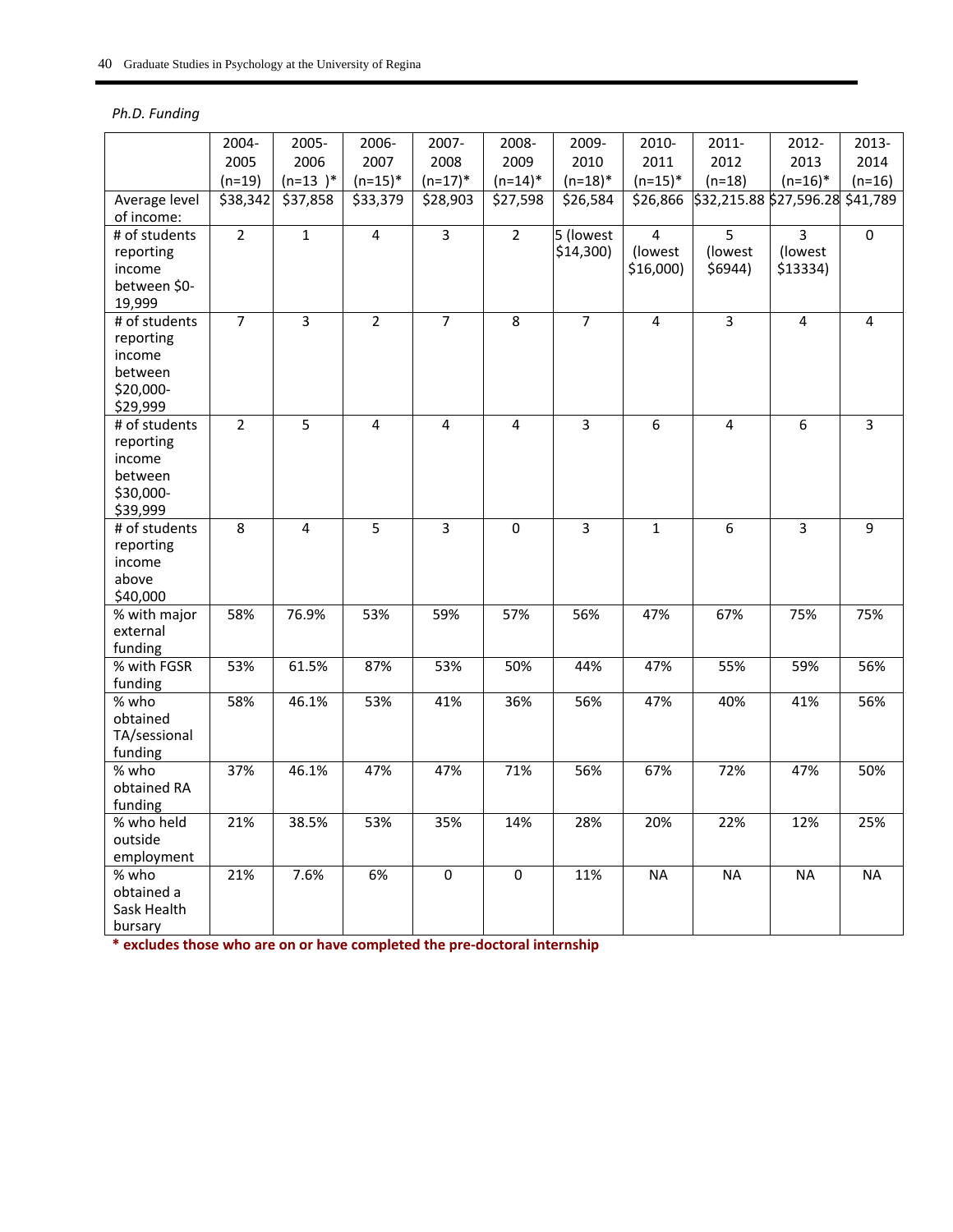|                                                                                                             | 2002-          | 2003-                                                   | 2004-          | 2005-                                                   | 2006-        | 2007-              | 2008- | 2009-                     | 2010-             | $2011 -$                 | 2012-            | 2013-                       |
|-------------------------------------------------------------------------------------------------------------|----------------|---------------------------------------------------------|----------------|---------------------------------------------------------|--------------|--------------------|-------|---------------------------|-------------------|--------------------------|------------------|-----------------------------|
|                                                                                                             | 2003           | 2004                                                    | 2005           | 2006                                                    | 2007         | 2008               | 2009  | 2010                      | 2011              | 2012                     | 2013             | 2014                        |
| Number of<br>M.A.<br><b>Students</b><br>Admitted/<br>Number of<br>MA.<br>Graduates<br>from Class<br>To Date | 6/6            | 7/6<br>(1 student<br>withdrew<br>after 1st<br>semester) | 4/3            | 6/5<br>(1 student<br>withdrew<br>after 1st<br>semester) | 4/4          | 6/6                | 6/5   | 6/6                       | 6/6               | 6/5                      | 5/NA             | 5/NA                        |
| MA Time to<br>Completion<br>(months)                                                                        | 29             | 35                                                      | 26             | 27                                                      | 25           | 28                 | 28    | 23                        | 23                | 23                       | <b>NA</b>        | <b>NA</b>                   |
| Number of<br>Ph.D.<br><b>Students</b><br>Admitted                                                           | $\overline{2}$ | 5                                                       | 5              | 4                                                       | 6            | $\overline{2}$     | 7     | 3                         | 6                 | 8                        | 4                | 6                           |
| Number of<br>Ph.D.<br>Graduates                                                                             | $\mathbf 0$    | $\mathbf{1}$                                            | $\overline{2}$ | 3                                                       | 2            | 4                  | 3     | $\overline{2}$            | 3                 | 3                        | 7                | 5                           |
| PhD Time to<br>Completion<br>(months)                                                                       |                | 67                                                      | 46 &<br>72     | 54,58,<br>60                                            | 57&<br>$62*$ | 57, 60,<br>72, 77, | 55,78 | 47, 51, 50*, 70,<br>$96*$ | 48, 50,<br>64, 70 | 51, 59, 48, 63,<br>79,80 | 67, 68,<br>76,80 | 48, 56,<br>60, 72,<br>$80*$ |

## **Program Statistics**

\* student transferred to clinical from an experimental program

## **Other Student Statistics**

|                       | As of 2011           | As of 2012           | As of 2013           | As of 2014         |
|-----------------------|----------------------|----------------------|----------------------|--------------------|
| Average time to       | 28.7 months (last 43 | 28.3 months (last 49 | 28.0 (last 53        | 27.6 (last 58)     |
| completion MA         | graduates 2003-2011) | graduates 2003-2012) | graduates 2003-2013) | graduates 2003-    |
|                       |                      |                      |                      | 2014)              |
| Average time to       | 7.62 years           | 7.38 years           | 7.59                 | 7.53               |
| completion for total  | (20 graduates        | (23 graduates        | (31 graduates        | (36 graduates      |
| program (MA &         | 2003-2011)           | 2003-2012)           | 2003-2013)           | 2003-2014)         |
| PhD) for all students |                      |                      |                      |                    |
| Withdrew from MA      | 2 of 62 admissions   | 2 of 67 admissions   | 2 of 73 admissions   | 2 of 78 admissions |
| program before        | 2001-2011            | 2001-2012            | 2001-2013            | 2001-2014          |
| completion            |                      |                      |                      |                    |
| Withdrew from PhD     | 2 of 55 admissions   | 2 of 59 admissions   | 2 of 63 admissions   | 2 of 68 admissions |
| program before        | 2001-2011            | 2001-2012            | 2001-2013            | 2001-2014          |
| completion            |                      |                      |                      |                    |
| Current percentage    | 26.3% (out of 38)    | 26% (out of 46)      | 21% (out of 42)      | 15% (out of 41)    |
| male                  |                      |                      |                      |                    |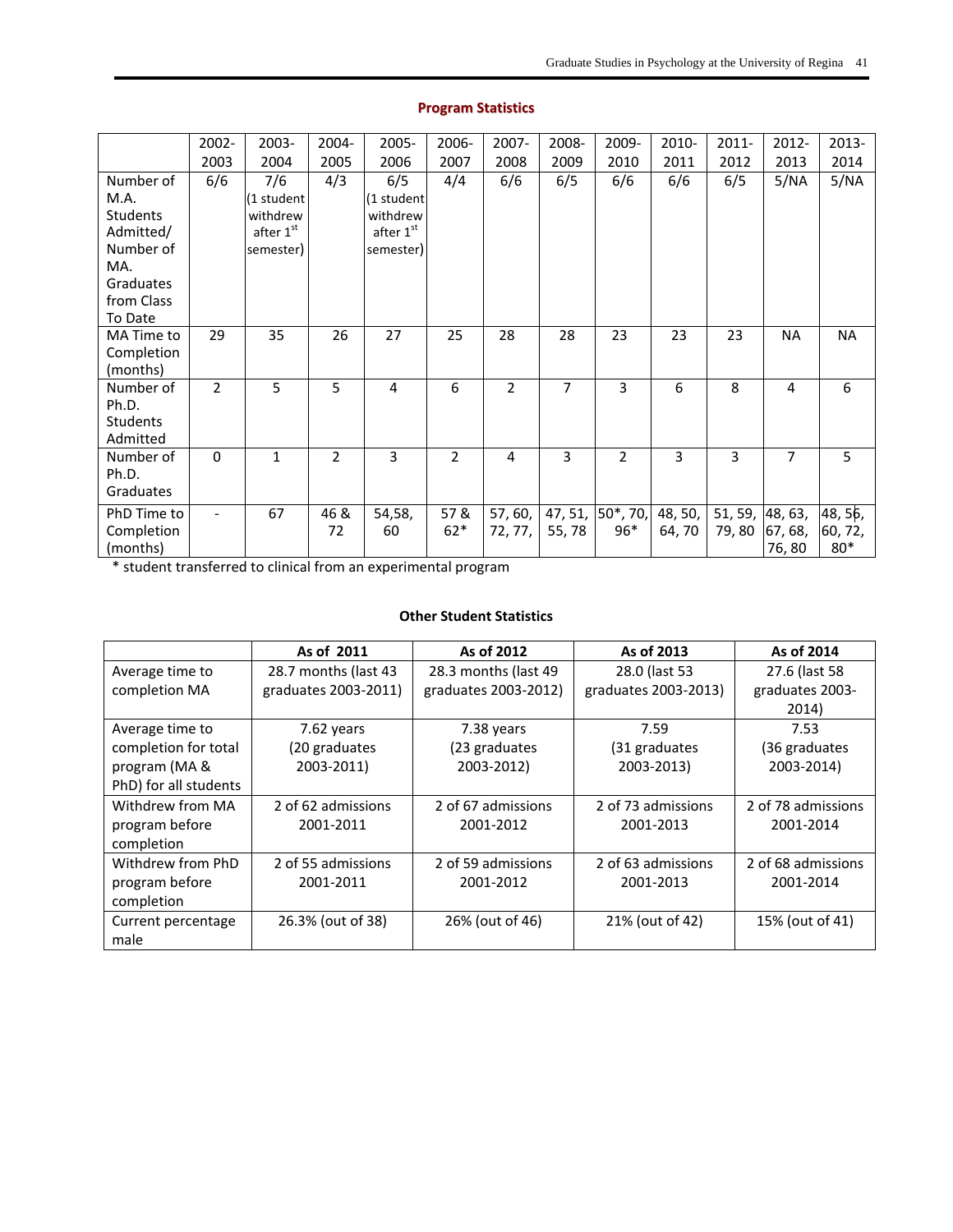## **Faculty Statistics**

|                                       | $U$ of R<br>2007- | U of R<br>2008- | $U$ of R<br>2009- | $U$ of R<br>2010- | $U$ of R<br>$2011 -$ | $U$ of R<br>2012- | $U$ of R<br>2013- |
|---------------------------------------|-------------------|-----------------|-------------------|-------------------|----------------------|-------------------|-------------------|
|                                       | 2008              | 2009            | 2010              | 2011              | 2012                 | 2013              | 2014              |
| Authors/co-authors of                 | 100%              | 100%            | 100%              | 100%              | 100%                 | 100%              | 100%              |
| papers at professional                |                   |                 |                   |                   |                      |                   |                   |
| or scientific meetings                |                   |                 |                   |                   |                      |                   |                   |
| Authors/co-authors of                 | 100%              | 100%            | 100%              | 100%              | 100%                 | 100%              | 100%              |
| articles in refereed                  |                   |                 |                   |                   |                      |                   |                   |
| journals                              |                   |                 |                   |                   |                      |                   |                   |
| Member of Journal                     | 30%               | 30%             | 40%               | 40%               | 30%                  | 33%               | 44%               |
| editorial board                       |                   |                 |                   |                   |                      |                   |                   |
| Thesis supervisor                     | 80%               | 80%             | 90%               | 90%               | 80%                  | 100%              | 100%              |
| Thesis supervisor                     | 40%               | 20%             | 11%               | 22%               | 20%                  | 10%               | 20%               |
| (complementary                        |                   |                 |                   |                   |                      |                   |                   |
| faculty)                              |                   |                 |                   |                   |                      |                   |                   |
| Recipients of grants or               | 100%              | 100%            | 100%              | 100%              | 90%                  | 89%               | 100%              |
| contracts                             |                   |                 |                   |                   |                      |                   |                   |
| Members in                            | 100%              | 100%            | 100%              | 100%              | 100%                 | 100%              | 100%              |
| professional                          |                   |                 |                   |                   |                      |                   |                   |
| associations                          |                   |                 |                   |                   |                      |                   |                   |
| Engaged in                            | 90%               | 90%             | 90%               | 100%              | 100%                 | 100%              | 100%              |
| professional practice                 |                   |                 |                   |                   |                      |                   |                   |
| Engaged in                            | 100%              | 94%             | 100%              | 100%              | 100%                 | 100%              | 100%              |
| professional practice                 |                   |                 |                   |                   |                      |                   |                   |
| (adjunct)                             |                   |                 |                   |                   |                      |                   |                   |
| Registered in program                 | 90%               | 90%             | 90%               | 100%              | 100%                 | 100%              | 100%              |
| jurisdiction<br>Registered in program | 100%              | 94%             | 100%              | 100%              | 100%                 | 92%               | 86%               |
| jurisdiction (adjunct                 |                   |                 |                   |                   |                      |                   |                   |
| and professional                      |                   |                 |                   |                   |                      |                   |                   |
| associates)                           |                   |                 |                   |                   |                      |                   |                   |
| Male tenured                          | 40%               | 40%             | 40%               | 40%               | 40%                  | 33%               | 44%               |
| Male non-tenured                      | 0%                | 0%              | 0%                | 10%               | 10%                  | 11%               | 0%                |
|                                       |                   |                 |                   |                   |                      |                   |                   |
| Female tenured                        | 40%               | 40%             | 50%               | 40%               | 40%                  | 44%               | 44%               |
| Female non-tenured                    | 20%               | 20%             | 10%               | 10%               | 10%                  | 11%               | 11%               |
| Total number of core                  | 10                | 10              | 10                | 10                | 10                   | 9                 | 9                 |
| faculty                               |                   |                 |                   |                   |                      |                   |                   |
| Total number of                       | 10                | 10              | $\overline{9}$    | $\overline{9}$    | 10                   | 10                | 10                |
| complementary                         |                   |                 |                   |                   |                      |                   |                   |
| faculty                               |                   |                 |                   |                   |                      |                   |                   |
| Total number of                       | 13                | 16              | 16                | 19                | 22                   | 26                | 21                |
| adjunct faculty &                     |                   |                 |                   |                   |                      |                   |                   |
| professional associates               |                   |                 |                   |                   |                      |                   |                   |